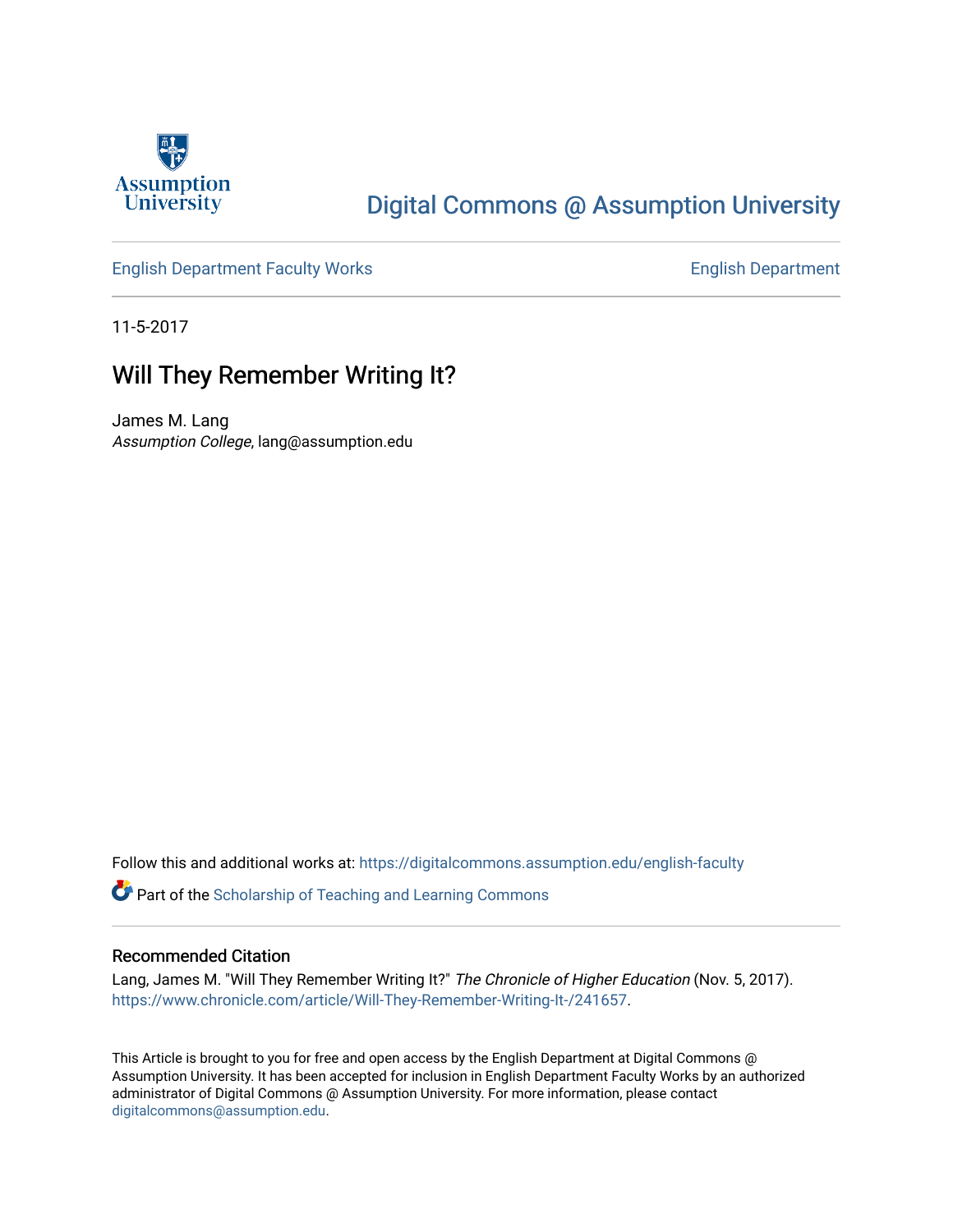#### THE CHRONICLE of Higher Education

**[ADVICE](https://www.chronicle.com/section/Advice/66)**

# **Will They Remember Writing It?**



## By James M. Lang | NOVEMBER 05, 2017

ast y ast year, my family moved to a new house across town, closer to the college where I teach. During the occasional pause in the packing, I opened boxes that had been moldering in the basement to see whether they were move-worthy. In one of them, I discovered a cache of papers that I had written as an undergraduate. They were gathered in a yellow folder which I had pretentiously titled — how I wish I [were making this up! — "Literary and Philosophical Criticism](http://www.jamesmlang.com/2017/10/literary-and-philosophical-criticisms.html)."

It will come as no surprise to anyone on the back side of 40 that

I found many papers in there that I had little recollection of writing. But it did come as something of a surprise to encounter entire courses that I had little recollection of taking.

As I paged through my almost-forgotten essays on Aristotle's views on slavery in *Politics*, on the two missionaries in Things Fall Apart, or on the action and language in Pamela, I finally hit upon the one paper I knew I would find. I still remembered it in much greater detail than any other assignment from my college years: a 20-page analysis of the film My Dinner With Andre, written for a senior seminar I took on late-20th-century poetry and performance.

That essay represented the culmination of my double major in English and philosophy. Although the seminar was housed in my English major, I had learned as an undergraduate that my professors loved it when I referred to texts and ideas from other classes and disciplines. In that long essay on Andre Gregory and Wallace Shawn's film I pulled together perspectives from both literature and philosophy in support of my analysis.

I was immensely proud of that paper, since I had conceived the topic entirely on my own in response to a very openended essay prompt. It gave me an opportunity to explore creative issues that had been preoccupying me since high school, and to take on the kind of writing and interpretive challenges that I would be facing in graduate school in just a few months' time.

I thought immediately of that essay as I was reading The Meaningful Writing Project, a thought-provoking book [published this year and written by Michele Eodice, Anne Ellen Geller, and Neal Lerner. It includes an analysis of](https://www.amazon.com/Meaningful-Writing-Project-Learning-Education/dp/1607325799) survey results from more than 700 undergraduates at three different institutions, who were given two prompts:

- Describe a writing project from your undergraduate education that was meaningful to you.
- Explain why it was meaningful.

The authors spent several years interpreting and categorizing the responses to those two questions. Working with a team (which included undergraduates), they supplemented their survey data by interviews with two groups: (1) a subset of the survey respondents, and (2) faculty members who had created meaningful writing assignments.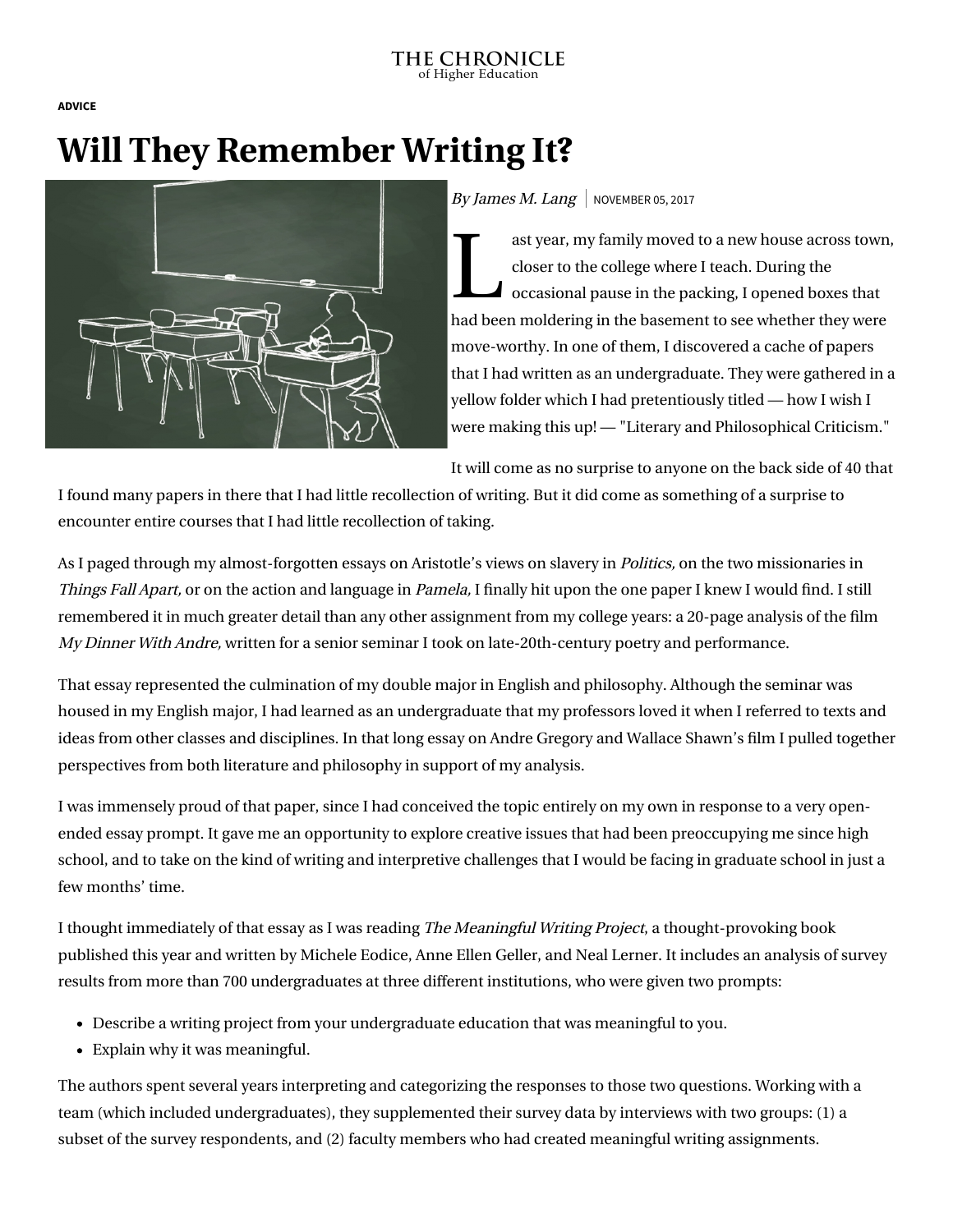The results have tantalizing implications for those of us who design writing assignments — whatever the discipline, and whether they are for a first-year writing course or a senior seminar. After all, if we can identify the common attributes of a meaningful writing assignment, we can presumably translate those findings into concrete ways to make all of our assessments more meaningful.

Pinpointing those concrete strategies, however, is difficult due to the sheer amount of qualitative data gathered by the team. As with any research study of this level of complexity, the findings can be messy. (Readers curious about the design and limitations of the study can learn more about the guts of it [at the authors' website](http://meaningfulwritingproject.net/), where they also hope to collect additional responses about meaningful writing projects.)

With those qualifiers in mind, the book ultimately makes a convincing case for three core attributes of a meaningful assignment. All three were mentioned again and again in the survey results and interviews. They are qualities we should keep in mind as we try to design assessments that our students will find — you guessed it — meaningful:

**1. Give students a say.** The most meaningful assignments offer students a sense of agency. Many of the projects described in the survey afforded students "opportunities or freedom to pursue topics of interest, to connect those topics to what they had passion for or had experienced, and to map their meaningful writing projects to their future writing and professional identities."

That sense of agency took many forms — it wasn't just about offering open-ended prompts that allow students complete freedom to follow their own inclinations. In fact, some students in the survey pointed to writing projects that struck a balance between freedom and structure. "The paper itself was a research paper on a topic we got to choose," wrote one student. "I liked the fact that we got to discuss something we truly enjoyed from the class, and that the professor also had a narrow enough prompt to where we weren't floundering around for topic ideas. It gave us guidance without boundaries."

**2. Engage them actively, not passively.** In a passive writing assignment, students write on their own, using content from class or their own research, and then turn in a finished paper. In the most meaningful assignments cited in the survey, students were far more interactive *during* the writing process — with their instructor, their peers, and the content.

This category is the most slippery of the three — it's almost too broadly defined in the book to offer clear takeaways to those of us who want to design effective writing projects.

But once the authors begin to describe specific examples of "engagement," the picture becomes clearer, and looks an awful lot like what composition theorists have been recommending for decades: Students get feedback on multiple drafts from the instructor; they evaluate one another's drafts in peer-review sessions; they interview sources or do research on the topic outside of class; they connect the project to their personal experiences or write for a specific audience, real or imagined.

**3. Make sure it transfers.** The elusive goal of every college instructor is to create learning that transfers — i.e., learning that students can carry from the context in which they originally learned it and apply it to new questions, problems, and challenges.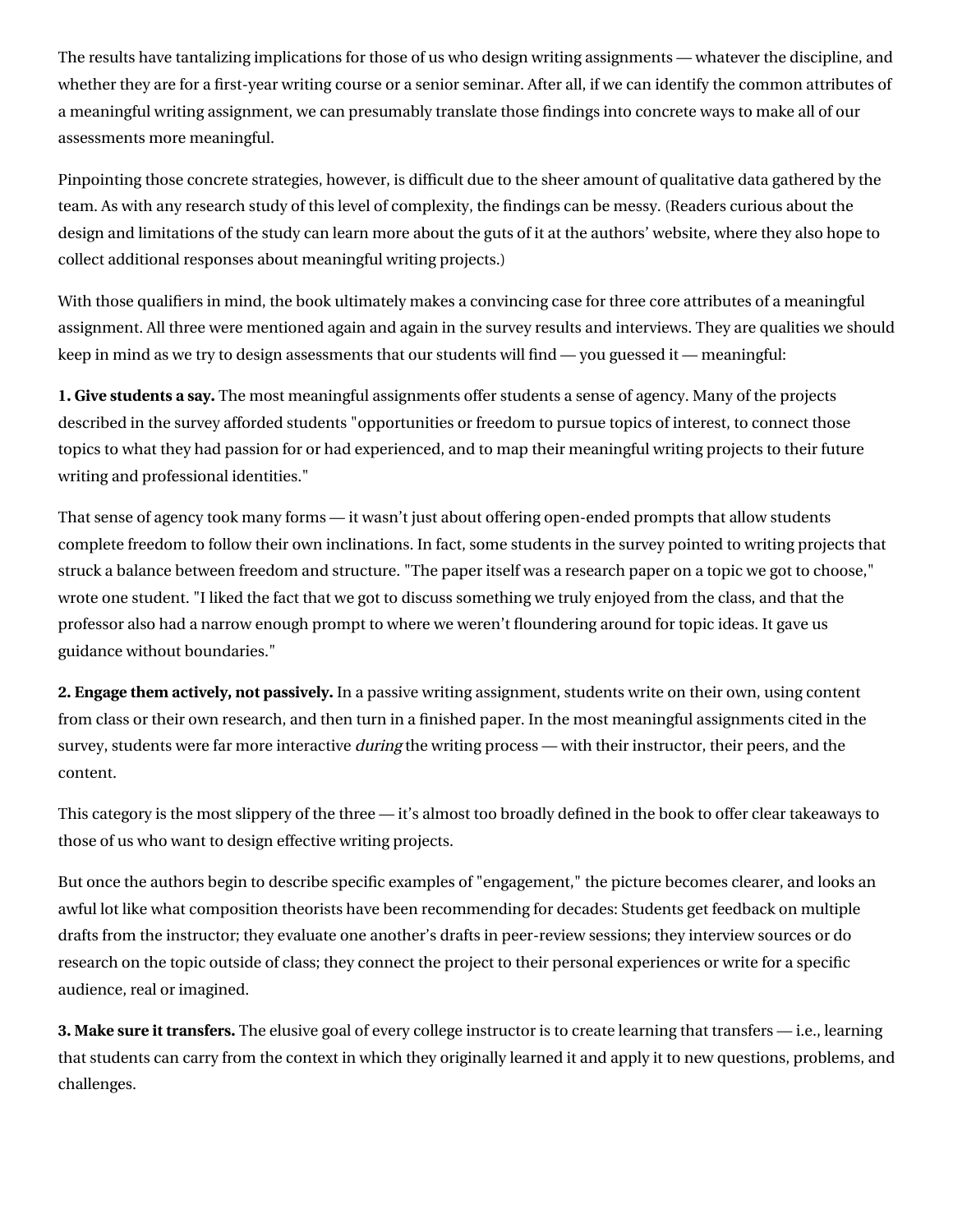The authors of The Meaningful Writing Project saw two types of transfer in the writing assignments mentioned in their data. First were projects that facilitated what the authors called "transfer in" — meaning, a project in which students could apply their prior learning experiences to a new writing assignment.

Second, and far more commonly cited in the surveys, were writing projects that promised "transfer out" — that is, students found the work meaningful because they believed it would help them develop skills they would need in the future. Close to 70 percent of the surveyed students agreed that "their meaningful writing projects would transfer to future writing." I remember this as one of the hallmarks of my undergraduate seminar paper, too. I was practicing the kind of long, critical analyses that I imagined would be required of me in graduate school.

The Meaningful Writing Project does not argue that every writing assignment must contain some premixed combination of agency, engagement, and transfer potential. "Look closely," the authors recommend instead, "for the places where aspects of a writing assignment can be made more expansive, more inviting, more past connected, and more future-oriented in ways driven by students' goals and interests."

In other words, as we prepare a new writing assignment — either on our own or with our students' input — we should try expanding it in one of the three directions the book articulates.

I read the book this semester, which was timely as I'm teaching first-year composition. The course has a theme of community-engaged learning, which means that my students and I are partnering with a local nonprofit organization that needed written material for its website. The organization's needs matched up nicely with the kinds of work that students typically undertake in composition courses, such as writing profile essays or arguments supported by research.

While planning the course this past summer, I'd already thought long and hard about how I could make my students' work meaningful. But this book still opened my eyes to some ways in which I could view my assignments more expansively, especially with respect to supporting the agency of my students.

Just after I finished reading it, I sat down to write the assignment sheet for the research essays students will be producing for the organization. As my fingers were poised above the keyboard, I thought about The Meaningful Writing Project and decided to make a change. Instead of drawing up a detailed assignment sheet, I wrote up the learning objectives I had in mind, and then showed them to my students in class.

"Here are the skills this assignment is supposed to help you develop," I said. "I want you to think about what the organization needs from us, and help me decide what form this essay should take."

The students looked at me with curiosity, and then tentatively began offering suggestions. After we agreed on the shape of the essays, we discussed the topics: Should everyone choose their own? Or should we focus on a smaller number of them? The former option would give students full freedom of choice; the latter would be more helpful to the organization.

Their opinion charted a middle course — like the one identified in *The Meaningful Writing Project* — between guidance and boundaries. Instead of overwhelming the organization with research on 18 different topics, we decided to brainstorm on a handful of research areas that would benefit the organization.

"Once we've identified those topics," I asked the class, "do you want me to put you in groups and assign each of you a topic, or do you want to select them yourselves?"